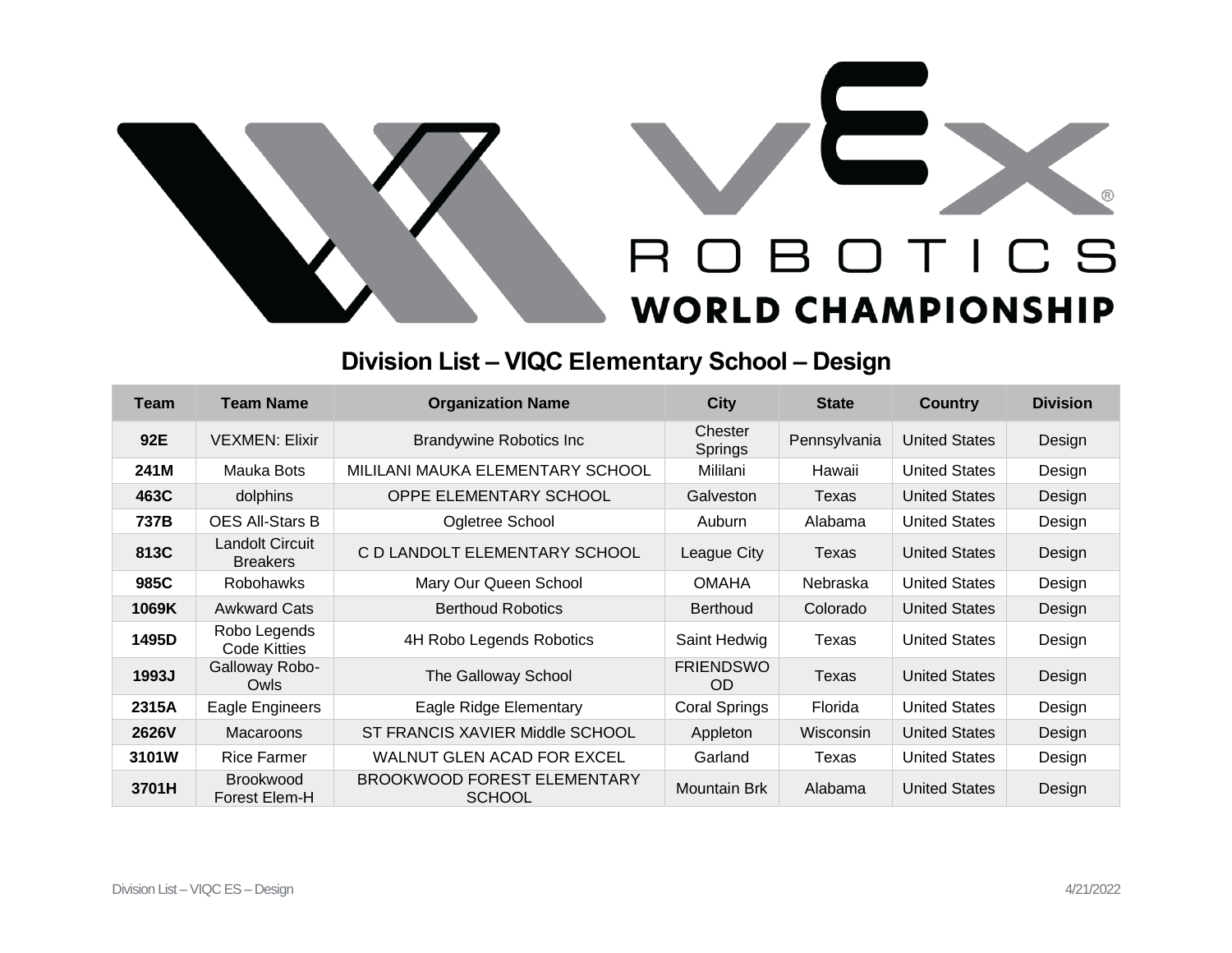*Division List – VIQC ES – Design*

| <b>Team</b> | <b>Team Name</b>                   | <b>Organization Name</b>                                     | <b>City</b>             | <b>State</b>      | <b>Country</b>       | <b>Division</b> |
|-------------|------------------------------------|--------------------------------------------------------------|-------------------------|-------------------|----------------------|-----------------|
| 4825G       | <b>Full Metal</b><br>Robotics IQ   | ROYAL LIVE OAKS ACADEMY FOR THE<br>ARTS AND SCIENCES CHARTER | Hardeeville             | South<br>Carolina | <b>United States</b> | Design          |
| 5585B       | <b>JB Robotics</b>                 | JENNIE BARKER ELEMENTARY SCHOOL                              | <b>Garden City</b>      | Kansas            | <b>United States</b> | Design          |
| 6855A       | <b>Warrior Robotics</b>            | <b>WESTMINSTER CHRISTIAN PRIVATE</b><br>SCHOOL, INC.         | Palmetto Bay            | Florida           | <b>United States</b> | Design          |
| 7500A       | Furry Piggycorns                   | David E Norman Elementary School                             | Ely                     | Nevada            | <b>United States</b> | Design          |
| 7704G       | <b>Steel Eagles</b>                | ZIONSVILLE MIDDLE SCHOOL                                     | Zionsville              | Indiana           | <b>United States</b> | Design          |
| 8215A       | Ka'ōhao Iwa                        | KA'OHAO PUBLIC CHARTER SCHOOL                                | Kailua                  | Hawaii            | <b>United States</b> | Design          |
| 9290A       | Sparks ES                          | <b>Sparks Elementary School</b>                              | <b>Sparks</b>           | Maryland          | <b>United States</b> | Design          |
| 10142A      | <b>Green Tigers</b><br>Team A      | <b>MANOA ELEMENTARY SCHOOL</b>                               | Honolulu                | Hawaii            | <b>United States</b> | Design          |
| 10394X      | X Marks the Spot                   | <b>INDIAN CREEK ELEMENTARY SCHOOL</b>                        | Indianapolis            | Indiana           | <b>United States</b> | Design          |
| 10511Z      | Zetabots                           | <b>CYPRESS RIDGE ELEMENTARY SCHOOL</b>                       | Clermont                | Florida           | <b>United States</b> | Design          |
| 11086A      | Electric<br>Cybercats              | SUMMIT SCHOOL OF AHWATUKEE                                   | Phoenix                 | Arizona           | <b>United States</b> | Design          |
| 11860B      | <b>Brentwood Bots</b><br>B         | BRENTWOOD ELEMENTARY SCHOOL                                  | Plainfield              | Indiana           | <b>United States</b> | Design          |
| 13017A      | <b>HippoBOTamus</b><br>Al Warriors | <b>Hutto Elementary School</b>                               | <b>HUTTO</b>            | Texas             | <b>United States</b> | Design          |
| 14163C      | V.E.A.S.                           | MONROEVILLE ELEMENTARY SCHOOL                                | Monroeville             | Ohio              | <b>United States</b> | Design          |
| 17529A      | Peeps                              | WILLIAM TELL ELEMENTARY SCHOOL                               | <b>Tell City</b>        | Indiana           | <b>United States</b> | Design          |
| 18799D      | <b>Avenger Bots</b>                | Montessori Science Academy                                   | <b>New</b><br>Palestine | Indiana           | <b>United States</b> | Design          |
| 19968A      | H.O.B Vikings<br>Robotics          | H. O. Brittingham Elementary School                          | Milton                  | Delaware          | <b>United States</b> | Design          |
| 20762B      | <b>InvestiGATORS</b>               | <b>Guion Creek Elementary School</b>                         | Indianapolis            | Indiana           | <b>United States</b> | Design          |
| 22072A      | TechnicaLEE<br><b>Bots</b>         | <b>FRANCES AND JEANNETTE LEE</b><br><b>ELEMENTARY SCHOOL</b> | Caddo Mills             | Texas             | <b>United States</b> | Design          |
| 25595B      | <b>St Vincent</b><br>Scorpions     | St Vincent's Primary School                                  | Clear Island<br>Waters  |                   | Australia            |                 |
| 29862E      | Double Trouble                     | <b>SANDROCK ELEMENTARY</b>                                   | Craig                   | Colorado          | <b>United States</b> | Design          |
| 30707B      | Trojans                            | Chickamauga Elementary School                                | Chickamauga             | Georgia           | <b>United States</b> | Design          |
| 33300B      | <b>Baby Dragons</b>                | Minneola Charter School                                      | <b>MINNEOLA</b>         | Florida           | <b>United States</b> | Design          |